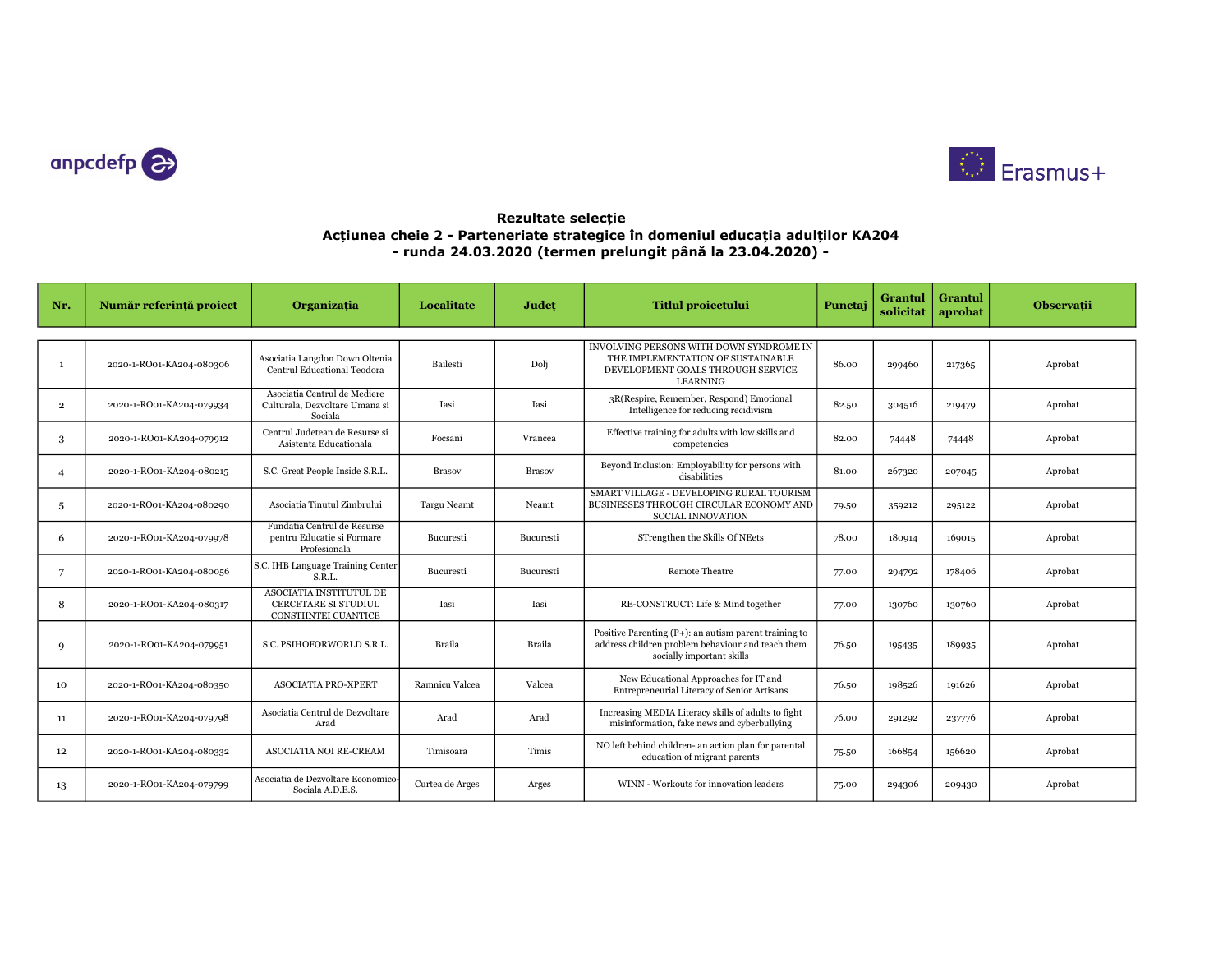| 14 | 2020-1-RO01-KA204-080196 | UNIVERSITATEA DIN PITESTI                                                                           | Pitesti                              | Arges         | OPI - Open Innovation Competences for Responding to<br>Modern Economic Challenges                                   | 73.50 | 276259 | 218081       | Aprobat                      |
|----|--------------------------|-----------------------------------------------------------------------------------------------------|--------------------------------------|---------------|---------------------------------------------------------------------------------------------------------------------|-------|--------|--------------|------------------------------|
| 15 | 2020-1-RO01-KA204-080320 | Asociatia TEAM 4 Excellence                                                                         | Constanta                            | Constanta     | Supporting Elderly Needs Is Our Responsibility                                                                      | 73.00 | 173876 | 143352       | Aprobat                      |
| 16 | 2020-1-RO01-KA204-080010 | Fundatia pentru Depistarea si<br>Stimularea Copiilor cu Inteligenta<br>Superioara Dimitrie Cantemir | Galati                               | Galati        | I Need to be Socially Integrate                                                                                     | 72.50 | 171265 | 140605       | Aprobat                      |
| 17 | 2020-1-RO01-KA204-079963 | INSTITUTUL NATIONAL DE<br>CERCETARE STIINTIFICA IN<br>DOMENIUL MUNCII SI<br>PROTECTIEI SOCIALE      | Bucuresti                            | Bucuresti     | Team2Share - Integrated Training & Teaching for<br>Learning further aiming Knowledge Sharing Across<br>Generations  | 72.00 | 201755 | 189606       | Aprobat                      |
| 18 | 2020-1-RO01-KA204-080071 | Asociatia Vasiliada                                                                                 | Craiova                              | Dolj          | Innovative Religious Education NEtwork: educating to<br>the religious diversity                                     | 72.00 | 265450 | 204592       | Aprobat                      |
| 19 | 2020-1-RO01-KA204-080233 | ASOCIATIA ATELIERE FARA<br><b>FRONTIERE</b>                                                         | Bucuresti                            | Bucuresti     | WISE (Work Integration Social Enterprises) for Digital<br>Upskilling                                                | 71.00 | 194132 | 176492       | Aprobat                      |
| 20 | 2020-1-RO01-KA204-080214 | Asociatia Centrul Pentru Legislatie<br>Nonprofit                                                    | Bucuresti                            | Bucuresti     | Promoting the integration of Roma women                                                                             | 70.50 | 195970 | 171570       | Aprobat                      |
| 21 | 2020-1-RO01-KA204-079988 | Agentia pentru Dezvoltare<br>Regionala Nord-Est                                                     | Piatra Neamt                         | Neamt         | No One Behind                                                                                                       | 69.50 | 336265 | 231728       | Aprobat                      |
| 22 | 2020-1-RO01-KA204-080204 | FUNDATIA HEALTH ACTION<br><b>OVERSEAS</b>                                                           | Bucuresti                            | Bucuresti     | My Career Matters!                                                                                                  | 69.50 | 432562 | 201160       | Aprobat                      |
| 23 | 2020-1-RO01-KA204-080322 | Fundatia pentru Promovarea<br>Intreprinderilor Mici si Mijlocii<br><b>Brasov</b>                    | <b>Brasov</b>                        | <b>Brasov</b> | Crisis Competence Counseling Network for Women at<br>Work                                                           | 69.50 | 254967 | 229878       | Aprobat                      |
| 24 | 2020-1-RO01-KA204-079845 | Asociatia de Terapie Familiala si de<br>Cuplu Timisoara                                             | com. Dumbravita                      | Timis         | TRUE TO AGE, TRUE TO GENDER                                                                                         | 67.00 | 230030 | 200590       | Aprobat                      |
| 25 | 2020-1-RO01-KA204-080401 | ORGANIZATIA UMANITARA<br>CONCORDIA                                                                  | Bucuresti                            | Bucuresti     | Capacity Building for Trainers and Teachers: Learning<br>the Blended Way                                            | 67.00 | 191438 | 177572       | Aprobat                      |
| 26 | 2020-1-RO01-KA204-080000 | Asociatia Parintilor cu Initiativa<br><b>Bolbosi</b>                                                | sat Bolboasa, com.<br><b>Bolbosi</b> | Gorj          | SENSE (of) Community                                                                                                | 67.00 | 77265  | 73811        | Aprobat                      |
| 27 | 2020-1-RO01-KA204-080187 | Asociatia Centrul European pentru<br>Integrare Socioprofesionala ACTA                               | Oradea                               | Bihor         | A.A. Aware Access - practical tools for media education<br>Literacy, learning and contemporary culture              | 66.00 | 183690 | 166428       | Rezerva                      |
| 28 | 2020-1-RO01-KA204-079880 | Asociatia Centrul pentru<br>Promovarea Invatarii Permanente<br><b>CPIP</b>                          | Timisoara                            | Timis         | Tutor-Facilitated Digital Literacy Acquisition in Hard-to-<br>Serve Population: an insight into digital integration | 65.50 | 447697 | 299150       | Rezerva                      |
| 29 | 2020-1-RO01-KA204-080337 | ASOCIATIA EDULIFELONG                                                                               | Targu-Jiu                            | Gorj          | EmployAbility                                                                                                       | 65.00 | 231719 | $\mathbf{O}$ | Respins-fonduri insuficiente |
| 30 | 2020-1-RO01-KA204-080369 | Asociatia De Ajutor Mutual<br>A.D.A.M. Moldovita                                                    | com. Moldovita                       | Suceava       | TRUST - Therapy through Reading and Use of Story<br>Telling                                                         | 65.00 | 174028 | $\mathbf{o}$ | Respins-fonduri insuficiente |
| 31 | 2020-1-RO01-KA204-079960 | Asociatia Bridge Language Study<br>House                                                            | Cluj-Napoca                          | Cluj          | Online platform for learning Polish, Romanian and<br>Hungarian as a foreign language                                | 64.50 | 65115  | $\Omega$     | Respins-fonduri insuficiente |
| 32 | 2020-1-RO01-KA204-079781 | Asociatia Acces Pentru Toti                                                                         | com. Balotesti                       | <b>Ilfov</b>  | No Stress. Reducing stress for improving life's quality                                                             | 64.50 | 168215 | $\Omega$     | Respins-fonduri insuficiente |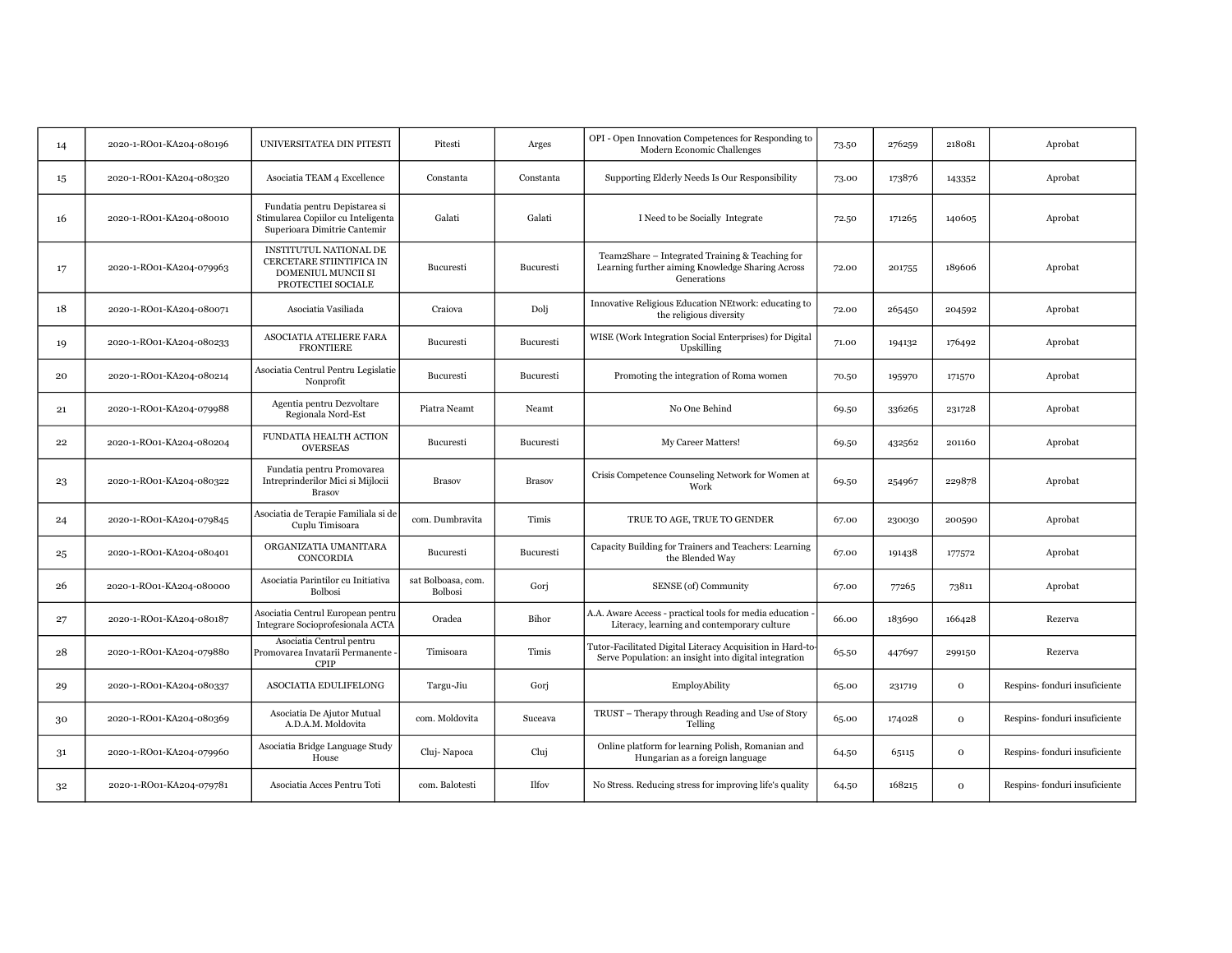| 33 | 2020-1-RO01-KA204-079866 | S.C. PSIHOFORWORLD S.R.L.                                                                              | Braila                              | Braila           | PASSION FOR INCLUSION - P4I                                                                                                 | 64.50 | 251864 | $\mathbf 0$  | Respins-fonduri insuficiente |
|----|--------------------------|--------------------------------------------------------------------------------------------------------|-------------------------------------|------------------|-----------------------------------------------------------------------------------------------------------------------------|-------|--------|--------------|------------------------------|
| 34 | 2020-1-RO01-KA204-079931 | Liceul Tehnologic Henri Coanda                                                                         | Buzau                               | Buzau            | Improve the employ-ability and social inclusion of<br>unemployed adult learners                                             | 64.00 | 292026 | $\mathbf{O}$ | Respins-fonduri insuficiente |
| 35 | 2020-1-RO01-KA204-080017 | UNIVERSITATEA DE MEDICINA,<br>FARMACIE, STIINTE SI<br>TEHNOLOGIE GEORGE EMIL<br>PALADE DIN TARGU MURES | <b>Targu Mures</b>                  | Mures            | Higher Education Graduates & Industrial Efficiency:<br>Combat Unemployment with Digital Entrepreneurship<br>Skills          | 64.00 | 271937 | $\mathbf 0$  | Respins-fonduri insuficiente |
| 36 | 2020-1-RO01-KA204-080120 | Asociatia EUROPEAN<br>ASSOCIATION FOR SOCIAL<br><b>INOVATION</b>                                       | Bucuresti                           | <b>Bucuresti</b> | 4LessBurnout - Stress relief for social practitioners                                                                       | 64.00 | 371254 | $\mathbf{O}$ | Respins-fonduri insuficiente |
| 37 | 2020-1-RO01-KA204-080192 | Asociatia Centrul Pentru Legislatie<br>Nonprofit                                                       | Bucuresti                           | Bucuresti        | Rural green entrepreneurship for sustainable and<br>inclusive economy                                                       | 64.00 | 287385 | $\mathbf 0$  | Respins-fonduri insuficiente |
| 38 | 2020-1-RO01-KA204-080376 | ASOCIATIA A.S.E.L. RO                                                                                  | <b>Bucuresti</b>                    | Bucuresti        | Women in Charge - Creative ways to self-employment                                                                          | 64.00 | 252858 | $\mathbf{O}$ | Respins-fonduri insuficiente |
| 39 | 2020-1-RO01-KA204-079911 | S.C. LUDOR ENGINEERING<br>S.R.L.                                                                       | sat Valea Adanca,<br>com. Miroslava | Iasi             | SMART 4.0 - Supporting SMEs in the Agri-food sector in<br>their Transition towards industry 4.0                             | 63.50 | 192985 | $\mathbf{o}$ | Respins-fonduri insuficiente |
| 40 | 2020-1-RO01-KA204-080318 | UNIVERSITATEA STEFAN CEL<br>MARE DIN SUCEAVA                                                           | Suceava                             | Suceava          | Fight Against Fake (Corona Virus) News                                                                                      | 63.50 | 230660 | $\mathbf{O}$ | Respins-fonduri insuficiente |
| 41 | 2020-1-RO01-KA204-079928 | <b>S.C. MIXT SOURCE</b><br>MANAGEMENT S.R.L.                                                           | Calarasi                            | Calarasi         | Fast-tracking adult English education                                                                                       | 63.00 | 196890 | $\mathbf{O}$ | Respins-fonduri insuficiente |
| 42 | 2020-1-RO01-KA204-080167 | ASCED-Asociatia pentru<br>Solidaritate, Cultura, Educatie si<br>Dezvoltare                             | Ramnicu Sarat                       | Buzau            | Tools for online adult learning                                                                                             | 63.00 | 95482  | $\mathbf 0$  | Respins-fonduri insuficiente |
| 43 | 2020-1-RO01-KA204-080343 | Asociatia pentru Persoane cu<br>Dizabilitati Fizice Sf. Haralambie                                     | <b>Brasov</b>                       | <b>Brasov</b>    | Casa de artizanat                                                                                                           | 63.00 | 179982 | $\mathbf{O}$ | Respins-fonduri insuficiente |
| 44 | 2020-1-RO01-KA204-079858 | Fundatia Prison Fellowship<br>Romania                                                                  | Cluj-Napoca                         | Cluj             | In&Out: development of a e-learning European<br>Curriculum as a dog trainer, for offenders social<br>inclusion              | 62.50 | 252695 | $\mathbf{O}$ | Respins-fonduri insuficiente |
| 45 | 2020-1-RO01-KA204-080178 | UNIVERSITATEA DE VEST DIN<br>TIMISOARA                                                                 | Timisoara                           | Timis            | Reduction of Drug Demand Inside Prison through<br>correctional Officers Training                                            | 62.50 | 297571 | $\mathbf 0$  | Respins-fonduri insuficiente |
| 46 | 2020-1-RO01-KA204-080203 | <b>ASOCIATIA PENTRU</b><br>DEZVOLTARE PRIN<br>VALORIFICAREA RESURSELOR<br>EUROPENE CALLATIS            | Mangalia                            | Constanta        | Powering Women in a Society 4.0 through Lifelong<br>Learning, Digital Competences Training, ICT Solutions<br>and Networking | 62.50 | 294256 | $\mathbf{O}$ | Respins-fonduri insuficiente |
| 47 | 2020-1-RO01-KA204-080251 | ASOCIATIA INSTITUTUL<br>EDUCATIONAL PENTRU<br>POLITICI SOCIALE MARGARETA                               | Sibiu                               | Sibiu            | Digital administrative competences for adults                                                                               | 62.50 | 212237 | $\mathbf{O}$ | Respins-fonduri insuficiente |
| 48 | 2020-1-RO01-KA204-080328 | <b>INSTITUTUL POSTLICEAL</b><br><b>PHOENIX</b>                                                         | Cluj-Napoca                         | Cluj             | Green Literacy through Diversity                                                                                            | 62.50 | 333970 | $\mathbf{O}$ | Respins-fonduri insuficiente |
| 49 | 2020-1-RO01-KA204-080012 | Centrul pentru Educatie si<br>Consultanta Instrumente<br>Structurale                                   | Targu-Jiu                           | Gorj             | Tech Up!                                                                                                                    | 62.00 | 142533 | $\mathbf{O}$ | Respins-fonduri insuficiente |
| 50 | 2020-1-RO01-KA204-080050 | Asociatia pentru Promovarea<br>Femeii din Romania                                                      | Timisoara                           | Timis            | ENTrance-boosting social Entrepreneurship skills of<br>NEETs for employability activation and market<br>integration         | 62.00 | 269885 | $\mathbf{o}$ | Respins-fonduri insuficiente |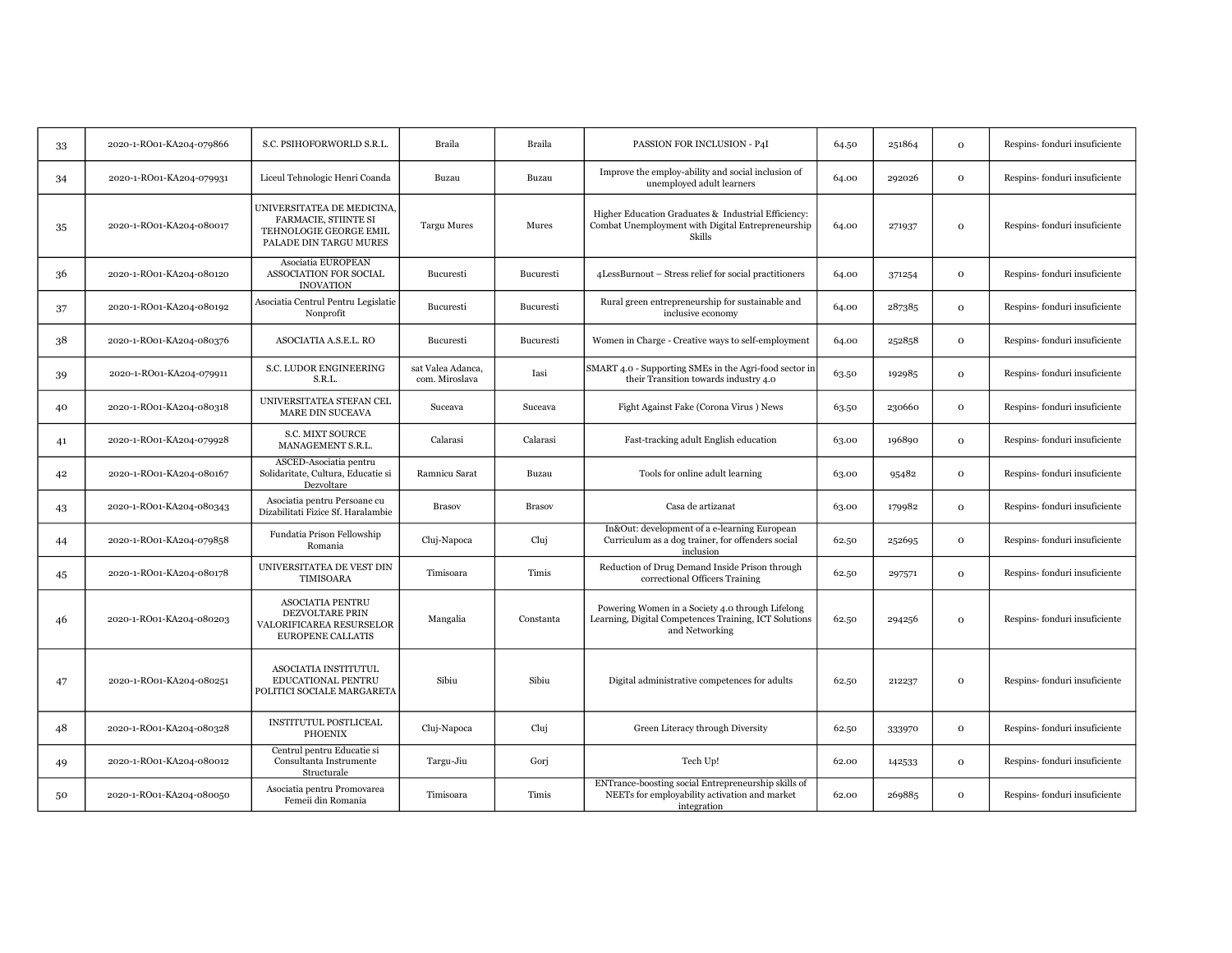| 51 | 2020-1-RO01-KA204-080195 | Federatia Filantropia                                                                                    | Bucuresti       | Bucuresti     | GREAT: Grandparenting as Resource to Enhance the<br><b>Educational Adult Community</b>                                                      | 62.00 | 165085 | $\mathbf{o}$ | Respins-fonduri insuficiente |
|----|--------------------------|----------------------------------------------------------------------------------------------------------|-----------------|---------------|---------------------------------------------------------------------------------------------------------------------------------------------|-------|--------|--------------|------------------------------|
| 52 | 2020-1-RO01-KA204-079943 | Asociatia Association of<br><b>Intercultural Mediators</b>                                               | Cluj-Napoca     | Cluj          | <b>MEMORY BANK</b>                                                                                                                          | 61.50 | 59969  | $\mathbf{o}$ | Respins-fonduri insuficiente |
| 53 | 2020-1-RO01-KA204-079982 | Fundatia Hospice Casa Sperantei                                                                          | <b>Brasov</b>   | <b>Brasov</b> | EUPCA - Innovative Leadership for health care                                                                                               | 61.50 | 287060 | $\mathbf{o}$ | Respins-fonduri insuficiente |
| 54 | 2020-1-RO01-KA204-080298 | Fundatia Centrul Educational<br>Spektrum                                                                 | Miercurea Ciuc  | Harghita      | Digital upbringing - Digital competence development<br>and mentoring for parents in a mutual European<br>learning context                   | 61.50 | 310169 | $\mathbf{o}$ | Respins-fonduri insuficiente |
| 55 | 2020-1-RO01-KA204-080383 | Institutul Roman de Educatie a<br>Adultilor                                                              | Timisoara       | Timis         | Open Educational Resources - new trends for trainers<br>and counselors who develop and create educational<br>services for unemployed people | 61.50 | 248897 | $\mathbf{o}$ | Respins-fonduri insuficiente |
| 56 | 2020-1-RO01-KA204-080098 | Casa Corpului Didactic Alexandru<br>Gavra                                                                | Arad            | Arad          | HUB-E-MENTORING                                                                                                                             | 61.00 | 221203 | $\mathbf 0$  | Respins-fonduri insuficiente |
| 57 | 2020-1-RO01-KA204-080308 | Asociatia ARIN                                                                                           | Braila          | Braila        | Protected Area as Tools in Education for Life Abilities                                                                                     | 61.00 | 59991  | $\mathbf{O}$ | Respins-fonduri insuficiente |
| 58 | 2020-1-RO01-KA204-079851 | S.C. ROGEPA S.R.L.                                                                                       | Baia Mare       | Maramures     | IMProving Adult eduCaTion professionals skills to<br>implement best guidance practice in the field                                          | 60.50 | 264730 | $\mathbf 0$  | Respins-fonduri insuficiente |
| 59 | 2020-1-RO01-KA204-079927 | Asociatia de Terapie Familiala si de<br>Cuplu Timisoara                                                  | com. Dumbravita | Timis         | Holistic Educational Support for Sex Offenders in the<br>EU                                                                                 | 60.50 | 265634 | $\mathbf 0$  | Respins-fonduri insuficiente |
| 60 | 2020-1-RO01-KA204-080043 | Asociatia Axa de Dezvoltare Brasov-<br>Bucuresti-Constanta                                               | Bucuresti       | Bucuresti     | Digital Business Academy                                                                                                                    | 60.50 | 349460 | $\mathbf{O}$ | Respins-fonduri insuficiente |
| 61 | 2020-1-RO01-KA204-080028 | S.C. ASSIST SOFTWARE S.R.L.                                                                              | Suceava         | Suceava       | ENCOURAGE AND EMPOWER WOMEN TO PLAY A<br>MORE ACTIVE ROLE IN THE DIGITAL AGE                                                                | 60.00 | 174665 | $\mathbf{O}$ | Respins-fonduri insuficiente |
| 62 | 2020-1-RO01-KA204-080044 | Liceul Tehnologic de Transporturi<br>Auto                                                                | Baia Sprie      | Maramures     | CALM - Promoting teachers well-being                                                                                                        | 60.00 | 228073 | $\mathbf{o}$ | Respins-fonduri insuficiente |
| 63 | 2020-1-RO01-KA204-080193 | Uniunea Nationala a Caselor de<br>Ajutor Reciproc ale Salariatilor din<br>Romania (UNCARSR)              | Bucuresti       | Bucuresti     | DIGIFINED Social inclusion through on-line financial<br>and digital literacy                                                                | 60.00 | 269033 | $\mathbf{o}$ | Respins-fonduri insuficiente |
| 64 | 2020-1-RO01-KA204-080229 | Asociatia Socio-Culturala Sfantul<br>Ioan Botezatorul Berbesti                                           | Berbesti        | Valcea        | <b>WILD HOME GRASSES</b>                                                                                                                    | 60.00 | 213355 | $\mathbf{o}$ | Respins-fonduri insuficiente |
| 65 | 2020-1-RO01-KA204-080400 | Asociatia Nationala a<br>Bibliotecarilor si Bibliotecilor<br>Publice din Romania                         | Bucuresti       | Bucuresti     | PLURALITATE - Ecosisteme de invatare<br>transformatoare pentru stimularea competentelor<br>media si antreprenoriale ale adultilor           | 60.00 | 380440 | $\mathbf{O}$ | Respins-fonduri insuficiente |
| 66 | 2020-1-RO01-KA204-080274 | Asociatia de Terapie Familiala si de<br>Cuplu Timisoara                                                  | com. Dumbravita | Timis         | SEED - Support, Empowerment & Employability for<br>Disadvantaged women towards an inclusive growth of<br>local communities                  | 58.00 | 295930 | $\mathbf{O}$ | Respins-punctaj insuficient  |
| 67 | 2020-1-RO01-KA204-079890 | Asociatia Start pentru Performanta                                                                       | Baia Mare       | Maramures     | UppFamilies - online application to support prisoners'<br>families                                                                          | 57.50 | 385695 | $\mathbf{O}$ | Respins-punctaj insuficient  |
| 68 | 2020-1-RO01-KA204-080286 | UNIVERSITATEA DE STIINTE<br><b>AGRICOLE SI MEDICINA</b><br>VETERINARA ION IONESCU DE<br>LA BRAD DIN IASI | Iasi            | Iasi          | EyeonWINE                                                                                                                                   | 57.50 | 323576 | $\mathbf 0$  | Respins-punctaj insuficient  |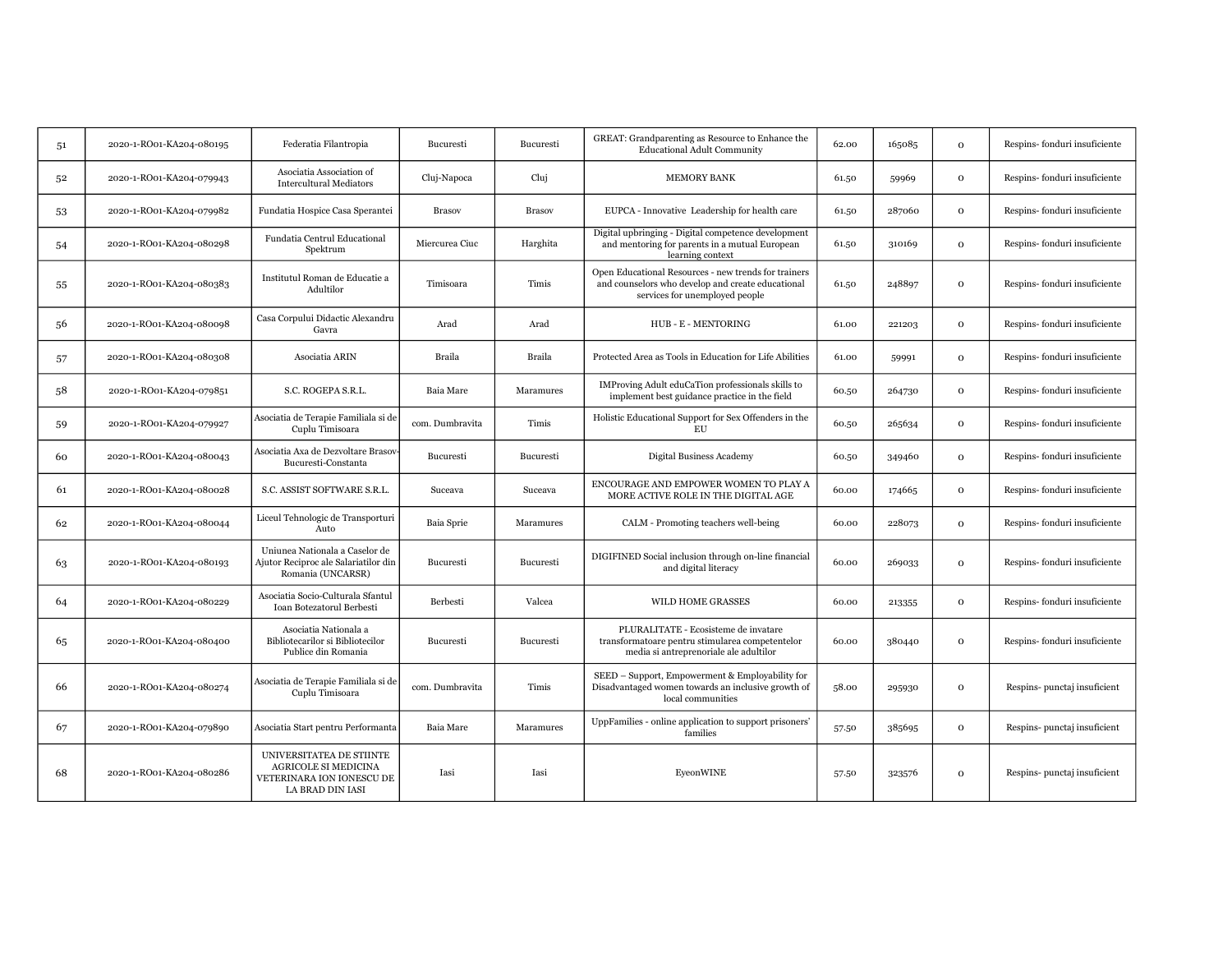| 69 | 2020-1-RO01-KA204-079865 | Asociatia Mereu pentru Europa                                                                                  | Craiova         | Dolj             | European Partnership for Social Inclusion                                                                                                              | 56.50 | 220598 | $\mathbf{o}$ | Respins-punctaj insuficient |
|----|--------------------------|----------------------------------------------------------------------------------------------------------------|-----------------|------------------|--------------------------------------------------------------------------------------------------------------------------------------------------------|-------|--------|--------------|-----------------------------|
| 70 | 2020-1-RO01-KA204-079872 | Asociatia CPIP - Comunitatea<br>pentru Invatarea Permanenta                                                    | Timisoara       | Timis            | Multifunctional AGriculture as a chance for<br>improvement of sustainable ENTrepreneurship                                                             | 54.50 | 253010 | $\mathbf 0$  | Respins-punctaj insuficient |
| 71 | 2020-1-RO01-KA204-080015 | Asociatia Opportunity Associates<br>Romania                                                                    | Bucuresti       | <b>Bucuresti</b> | CRYPTOR-reclaiming insCRiptions in Yielding a<br>Polymorphous training TOol for the Reinforcement of<br>cultural sustainability                        | 54.50 | 273482 | $\mathbf{O}$ | Respins-punctaj insuficient |
| 72 | 2020-1-RO01-KA204-080096 | Asociatia CONNECT PEOPLE 2U                                                                                    | Pitesti         | Arges            | Innovative Resources in Social and Educational Digital<br><b>Environment</b> for Immigrants                                                            | 54.00 | 141715 | $\mathbf{O}$ | Respins-punctaj insuficient |
| 73 | 2020-1-RO01-KA204-080247 | PATRONATUL ROMAN DIN<br>INDUSTRIA DE MORARIT,<br>PANIFICATIE SI PRODUSE<br><b>FAINOASE ROMPAN</b>              | Bucuresti       | Bucuresti        | Let's teach adults how to consume bakery products<br>nutritionally correct                                                                             | 53.50 | 177577 | $\mathbf{o}$ | Respins-punctaj insuficient |
| 74 | 2020-1-RO01-KA204-080246 | S.C. ROGEPA S.R.L.                                                                                             | Baia Mare       | Maramures        | Integrating motherhood career through web 2.0 tools                                                                                                    | 52.50 | 103435 | $\mathbf{o}$ | Respins-punctaj insuficient |
| 75 | 2020-1-RO01-KA204-080144 | Fundatia Romano-Germana<br>Centrul de Pregatire si<br>Perfectionare Profesionala in<br>Domeniul Constructiilor | Timisoara       | Timis            | For a normal life                                                                                                                                      | 51.00 | 274565 | $\mathbf 0$  | Respins-punctaj insuficient |
| 76 | 2020-1-RO01-KA204-080273 | Institutul National de Cercetare<br>Dezvoltare pentru Stiinte Biologice                                        | Bucuresti       | Bucuresti        | Circular Economy for REcovery of Sustainable<br>Bioresources from Food Waste towards Professionals<br>Training                                         | 51.00 | 389265 | $\mathbf 0$  | Respins-punctaj insuficient |
| 77 | 2020-1-RO01-KA204-080275 | INSTITUTUL NATIONAL DE<br>CERCETARE-DEZVOLTARE<br>PENTRU BIORESURSE<br><b>ALIMENTARE</b>                       | Bucuresti       | Bucuresti        | ProfessionaliZed Learning Environment by Knowledge<br>and APprenticeship towards OneHealth Concept in<br>respect to Food BiodiversitY and BioResources | 51.00 | 447085 | $\mathbf 0$  | Respins-punctaj insuficient |
| 78 | 2020-1-RO01-KA204-080005 | UNIVERSITATEA DE VEST DIN<br>TIMISOARA                                                                         | Timisoara       | Timis            | Responsible citizenship and competent citizens:<br>education through critical thinking                                                                 | 50.50 | 319342 | $\mathbf{o}$ | Respins-punctaj insuficient |
| 79 | 2020-1-RO01-KA204-080174 | ASPIRO - Asociatia pentru<br>Promovarea Initiativelor din<br>Romania                                           | Constanta       | Constanta        | Supporting the integration of minorities in today's<br>society                                                                                         | 48.50 | 259850 | $\mathbf 0$  | Respins-punctaj insuficient |
| 80 | 2020-1-RO01-KA204-079897 | Asociatia Centrul de Dezvoltare<br>Arad                                                                        | Arad            | Arad             | IMPACT4YOUTH IN ENTREPRENEURSHIP                                                                                                                       | 48.00 | 257521 | $\mathbf{O}$ | Respins-punctaj insuficient |
| 81 | 2020-1-RO01-KA204-080377 | ASOCIATIA CENTRUL ROMAN<br>DE POLITICI EUROPENE                                                                | Bucuresti       | Bucuresti        | Tolerant Teacher, Tolerant Student: Safe Educational<br>Space for All                                                                                  | 47.50 | 88590  | $\mathbf{o}$ | Respins-punctaj insuficient |
| 82 | 2020-1-RO01-KA204-080185 | Asociatia Alianta pentru Dezvoltare<br>Economica Regionala - ADER                                              | Racari          | Dambovita        | "Women at Risk First, Seeds for Inclusion&Prosperity!"                                                                                                 | 46.50 | 190555 | $\mathbf{O}$ | Respins-punctaj insuficient |
| 83 | 2020-1-RO01-KA204-080323 | Asociatia Uniunea de Ramura<br>Nationala a Cooperativelor din<br>Sectorul Vegetal - U.N.C.S.V                  | Bucuresti       | <b>Bucuresti</b> | 'Good governance practices in agricultural cooperatives<br>$-$ GGPAC <sup>*</sup>                                                                      | 46.50 | 188675 | $\mathbf{O}$ | Respins-punctaj insuficient |
| 84 | 2020-1-RO01-KA204-080234 | Asociatia Panta Rhei                                                                                           | Sfantu Gheorghe | Covasna          | Everyone has a story -Community building to promote<br>inclusion and prevent violence                                                                  | 46.00 | 177470 | $\mathbf{o}$ | Respins-punctaj insuficient |
| 85 | 2020-1-RO01-KA204-080237 | <b>COMPLEXUL MUZEAL</b><br>NATIONAL MOLDOVA IASI                                                               | Iasi            | Iasi             | Seniors of Culture: Increasing Active Life and<br>Empowering Seniors through the Driving Force of<br>Cultural Heritage                                 | 45.50 | 91118  | $\mathbf{O}$ | Respins-punctaj insuficient |
| 86 | 2020-1-RO01-KA204-079863 | Biblioteca Judeteana Panait Istrati<br>Braila                                                                  | Braila          | Braila           | Integrare europeana prin traditii nationale                                                                                                            | 45.00 | 179792 | $\mathbf{O}$ | Respins-punctaj insuficient |
| 87 | 2020-1-RO01-KA204-079955 | Asociatia de Terapie Familiala si de<br>Cuplu Timisoara                                                        | com. Dumbravita | Timis            | Parents United                                                                                                                                         | 42.50 | 191640 | $\mathbf{o}$ | Respins-punctaj insuficient |